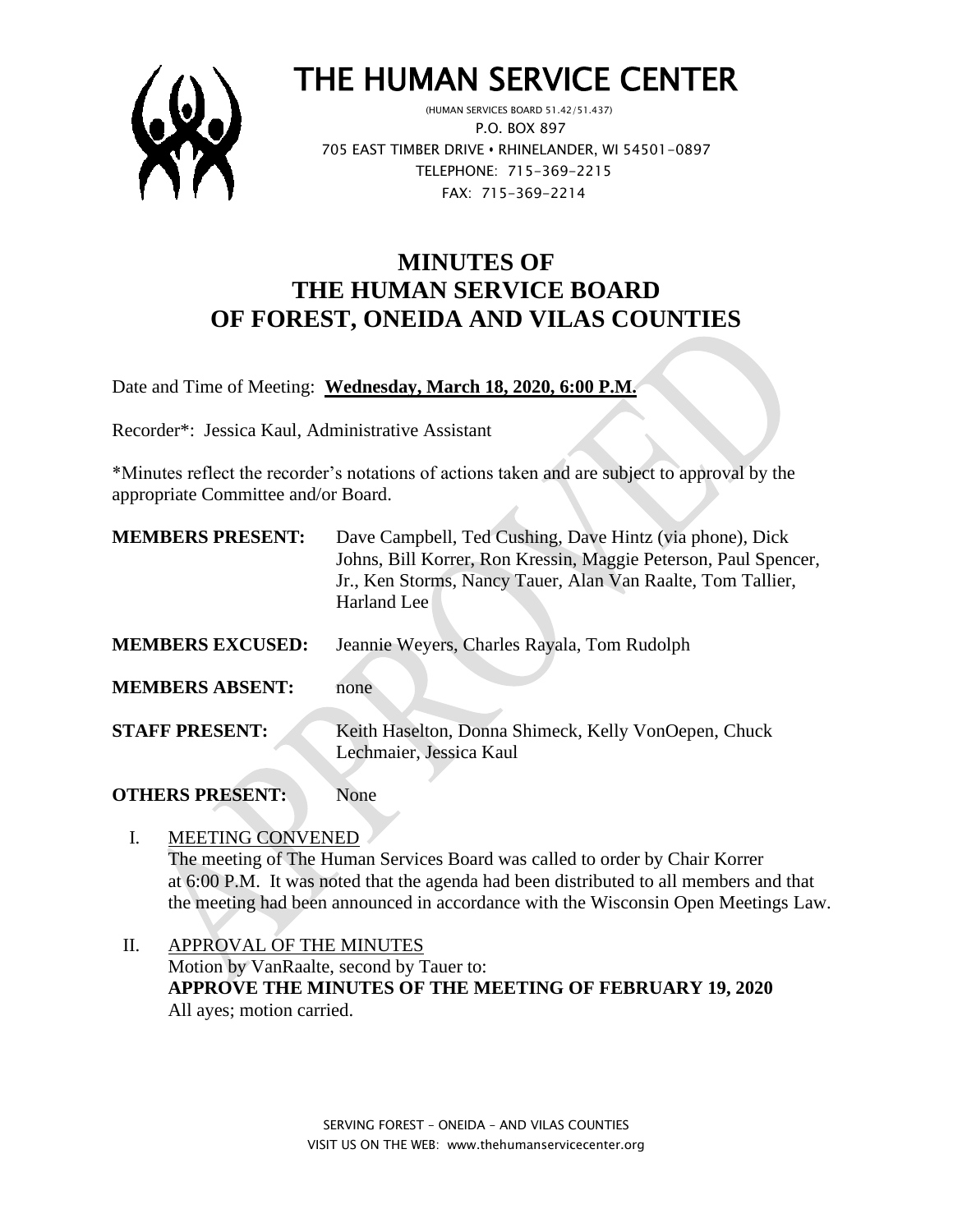The Human Service Board Meeting: March 18, 2020

#### III. DIRECTOR'S UPDATES

A. Emergency Services Program Update: Feest turned it over to Shimeck to provide an ESP program update. Shimeck reported to the Board about an ESP training that was held in-house. The training included making a timeline of the ESP program. Shimeck noted how much the program has expanded since being brought in-house in 2015- 2016. Shimeck praised the staff members who created and facilitated the training.

#### IV. COVID-19 PLAN: ACTION ITEM

Feest presented to the Board the COVID-19 Plan for The Human Service Center. She reviewed what the Plan entails, including guidance on sick leave, telecommuting, and potential offices closures. The Board reviewed and discussed the details of the plan. It was noted that with the rapidly changing guidance and information from the State and National levels, the Plan is intended to be a living document and will allow management to have flexibility. Motion by Spencer, second by Cushing to:

#### **APPROVE THE HUMAN SERVICE CENTER COVID-19 PLAN AS PRESENTED.**

All ayes, motion carried.

#### V. COVID-19 EMERGENCY DECLARATION: ACTION ITEM

Feest presented to the Board the COVID-19 Emergency Declaration Resolution. She explained that the Resolution was created in order to grant her and the Board Chair emergency powers to govern the agency as needed, which will help allow leadership to react quickly to the changes and guidance surrounding the COVID-19 plans and response. Motion by Cushing, second by VanRaalte to:

#### **APPROVE THE HUMAN SERVICE CENTER COVID-19 EMERGENCY DECLARATION RESOLUTION #2020-01.**

All ayes, motion carried.

VI. 2019 SYSTEMS DEPARTMENT OVERVIEW Agenda Item VI. was laid over until the next Board meeting.

#### VII. REPORT OF THE TRI-COUNTY SYSTEM REVIEW SUB-COMMITTEE – 3/10/2020

A. Structure of HSC Board & Committees: Action Item

Peterson reported on the meeting of the System Review Subcommittee, held on March 10, 2020. She provided a handout that outlined the proposed changes to the Board and committee structure. The Board discussed the handout. It was noted that there was a typographical error in the "Proposed Committee Makeup." Numbers 1 and 2 in that section should read "7 members." Discussion was held on the reasoning behind the changes, and it was noted that the goal is to streamline efficiencies. It was noted by members of the Board that the County Board Chairs should remain part of the HSC Board if possible. Motion by VanRaalte, second by Lee to:

**APPROVE THE PROPOSED CHANGES TO BOARD/COMMITTEE STRUCTURE (WITH CORRECTION TO ERRORS ON HANDOUT).**

Aye: Campbell, Cushing, Hintz, Johns, Korrer, Kressin, Peterson, Spencer, Storms, VanRaalte, Tallier, Lee No: Tauer